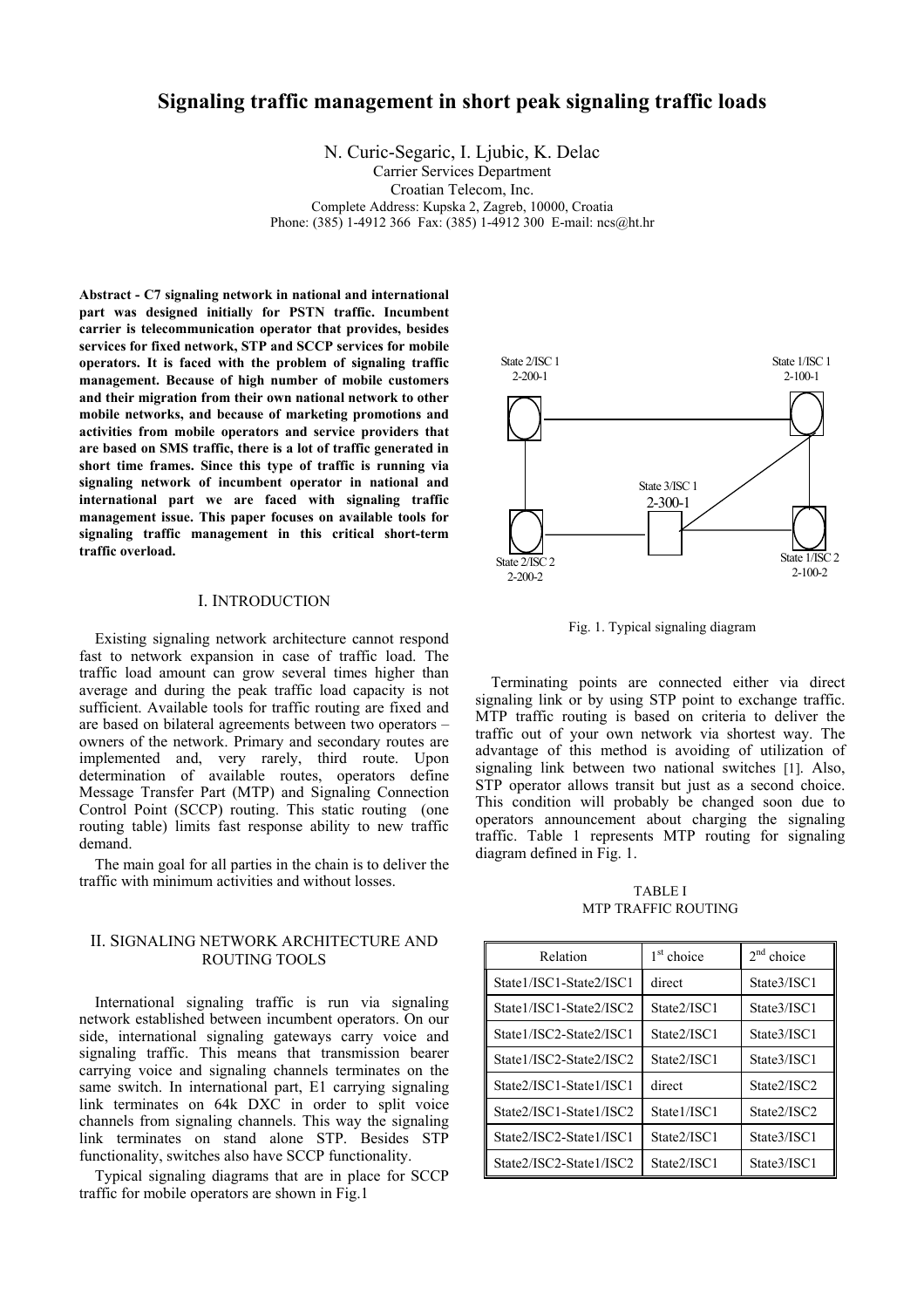For technical reasons - to increase utilization and economic reasons, in peak traffic load it is necessary to define load-sharing algorithms in signaling nodes [2].

Load sharing possibility is based on MSU structure that consists of routing label shown in Fig. 2.



Fig. 2. MSU Structure

Message routing over the respective signaling link is based on values of the following fields: Network Indicator field (NI), Service Information Octet (SIO) field, Signaling Link Selection (SLS) field and Destination Point Code (DPC) field [4].

Routing of the MSU is performed in such a way that the messages with the identical NI, SLS and DPC parameters are routed over the same signaling link if there is no failure on the link.

#### *II.A. Signaling Message Handling*

The signaling message handling distinguishes following processes (Fig.3) for routing messages to the appropriate signaling link and for distribution of received messages within the local signaling point to the correct User Part(UP) [3].

The signaling message handling consists of:

- signaling message discrimination
- signaling message distribution
- signaling message routing
- signaling message conversion



Fig. 3. Signaling Message Handling

#### *Signaling Message Discrimination*

When message arrives to the local signaling point it is necessary to discriminate the message. Comparison is performed between DPC and signaling point code of the switch that performs discrimination procedure. If the codes are the same distribution procedure is activated, otherwise routing procedure is activated.

Then the Network Indicator, which is a part of SIO field is analyzed to determine if the message is destined to the network in which is node defined.

Incoming messages have OC value which is compared with OPCs defined by the system. If this OPC is not on the system list, the message will be discarded. If there is no list all messages are accepted by the system.

#### *Signaling Message Distribution*

Signaling Message Distribution delivers incoming messages from the Signaling Message Discrimination to the appropriate User Part depending on the value of SI field.

If SI=0000 message will be delivered to signaling network management part. If SI=0001 or 0010 then it is a test message.

For all other SI values message is delivered to appropriate user part.

#### *Signaling Message Routing*

Every User Part has Routing Label which consists of OPC field, DPC field and SLS field (Fig.2).

The routing of outbound messages consists of the following steps:

- 1. An OPC field is checked first. If it doesn't exist the message is discarded.
- 2. Secondly, the existance of DPC configuration is checked. If it doesn't exist message is discarded. Othervise, the signaling link will be reserved and will carry the message.
- 3. Check whether the outgoing and incoming bearers are the same type. If the types match, signaling link that will carry the message is specified. Otherwise, signaling message conversion will take over the message.

In order to define the route (routing object) it is necessary to differentiate the following elements:

- 1. route type (SS7 or IP)
- 2. route number
- 3. link ID or stream ID, depending on the route type

Routing object is used for sending outgoing messages to correct route and link towards a specific destination, based on the current route priority and the SLS value.

To determine which route to use for a given destination and SLS in the selected local node for a outgoing message, the SLS map is used.

In Signaling End Point (SEP) a Signaling Link Set (SLS) map is defined as matrix with all available routes and SLS values taking into account route priority (Fig.4).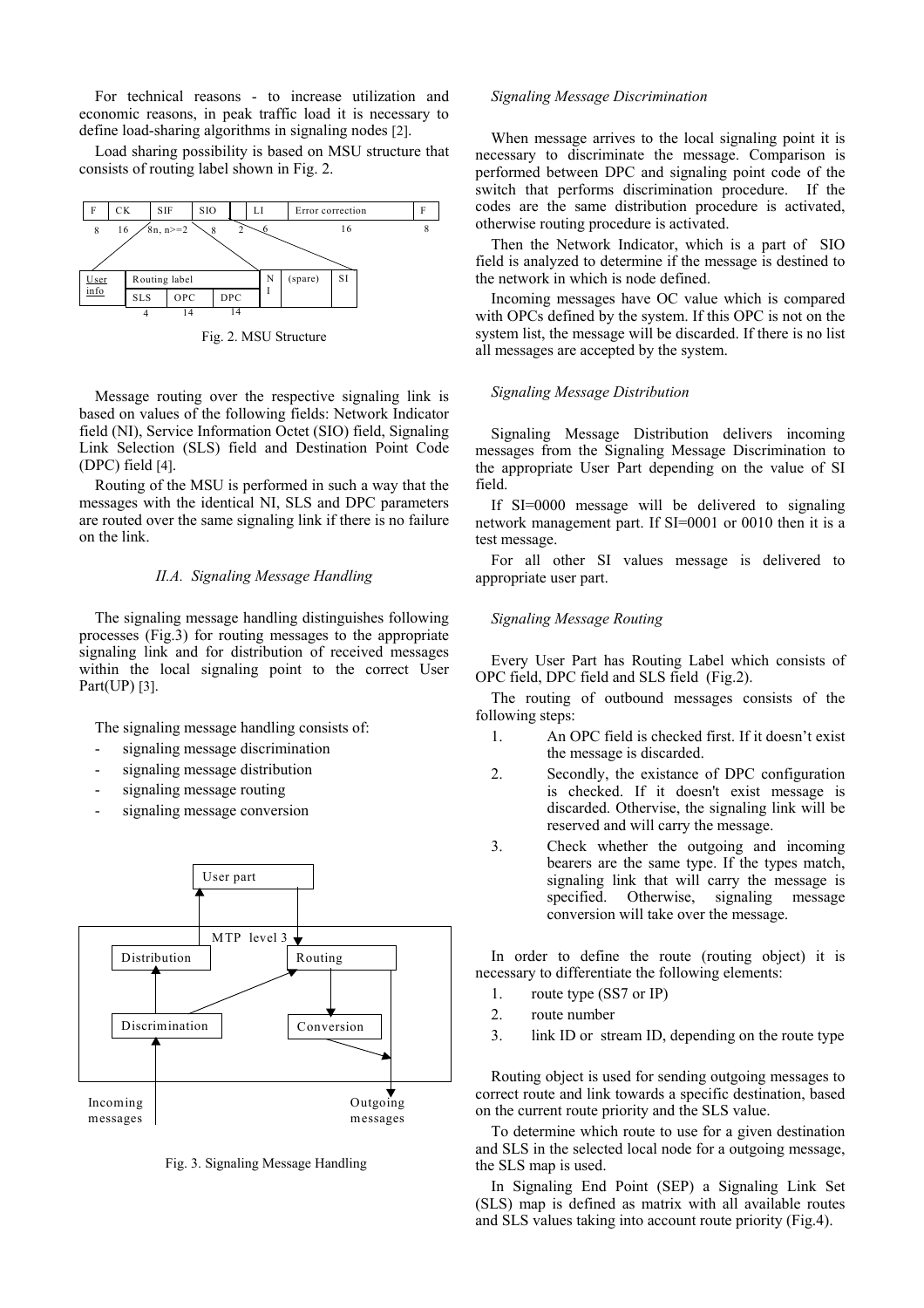

Fig. 4. SLS map – signaling message routing

In case of distribution traffic for load-sharing at the originating signaling point and intermediate signaling transfer points, following issues should be considered:

- use of signaling link selection (SLS) codes so that traffic will be distributed over all available routes evenly. On international level of the signaling link this is not in use. The choice of a particular link for a given signaling link selection code is made at each signaling point independently. As a result, message routes for a given user transaction in two directions may take different paths.
- when the number of links in a link set is not a power of 2 (i.e. 1, 2, 4, 8), SLS load sharing does not achieve even distribution of traffic across the individual links. In most cases it is not the power of 2 because of lack of signaling terminals.

There are two kinds of load sharing according to ITU standard: load sharing within a link set and load sharing between link sets.

#### *II.B MTP load sharing*

In this example we have the possibility to implement MTP load sharing traffic distribution all over available routes (link sets) and links within link set to specified destination.

Load sharing option between link sets in end nodes is not considered in network example shown in Fig. 1 due to nonexistence of second direct signaling route and there is no approval of STP part for that. This option is set on direct routes when there is a symmetrical network between end points (four end points and two routes). Maximum number of routes that can be used in load sharing mode is 5. Load sharing should be implemented in a way that all

routes are equally loaded, regardless of the number of links on the route.

Here is an example of load sharing shown in table 2 when there are 4 routes and five signaling links.

Main criteria for route priority determination is existance of direct route to the destination point. Second criteria is signaling capacity, the minimum STPs between origination and destination point and finally screening and policing functions in STPs. The last one is more and more implemented in STPs, not just because of reliability but because of commercial conditions as already mentioned. SLS map is changing every time when there is some change on route or link. The highest route priority is 1 and the lowest is 5.

Signaling End Point indicates that there is even load on link sets but not on links within one route. Also in this case SEP analyses bits 3 and 4 within SLS as follows:

- all SLS with 00xx are mapped to link set 1
- all SLS with 01xx are mapped to link set 2
- all SLS with 10xx are mapped to link set 3
- all SLS with 11xx are mapped to link set 4

TABLE 2 SIGNALING END POINT SLS MAP

| Link set               | 1st link set $(xx00)$ |                             | $2nd$ link | $3^{\text{rd}}$ link | $4th$ link |
|------------------------|-----------------------|-----------------------------|------------|----------------------|------------|
|                        |                       |                             | set        | set                  | set        |
|                        |                       |                             | (xx01)     | (xx10)               | (xx11)     |
| Link                   | 1                     | $\overline{2}$              | 3          | 4                    | 5          |
|                        | 0(0000)               |                             |            |                      |            |
|                        |                       |                             | 1(0001)    |                      |            |
|                        |                       |                             |            | 2(0010)              |            |
|                        |                       |                             |            |                      | 3(0011)    |
|                        |                       | 4(0100)                     |            |                      |            |
|                        |                       |                             | 5(0101)    |                      |            |
|                        |                       |                             |            | 6(0110)              |            |
|                        |                       |                             |            |                      | 7(0111)    |
| Incoming<br><b>SLS</b> | 8(1000)               |                             |            |                      |            |
|                        |                       |                             | 9(1001)    |                      |            |
|                        |                       |                             |            | 10(1010)             |            |
|                        |                       |                             |            |                      | 11(1011)   |
|                        |                       | 12(110<br>$\left( 0\right)$ |            |                      |            |
|                        |                       |                             | 13(1101)   |                      |            |
|                        |                       |                             |            | 14(1110)             |            |
|                        |                       |                             |            |                      | 15(1111)   |
|                        | 0(0000)               |                             |            |                      |            |

Load sharing between links is limited to maximum of 16 links due to SLS field limitation to 4 bits. If each SLS value is used in turn even load sharing will be achieved.

Load sharing is done in two steps, even load sharing between all available routes and then even load sharing between all available links.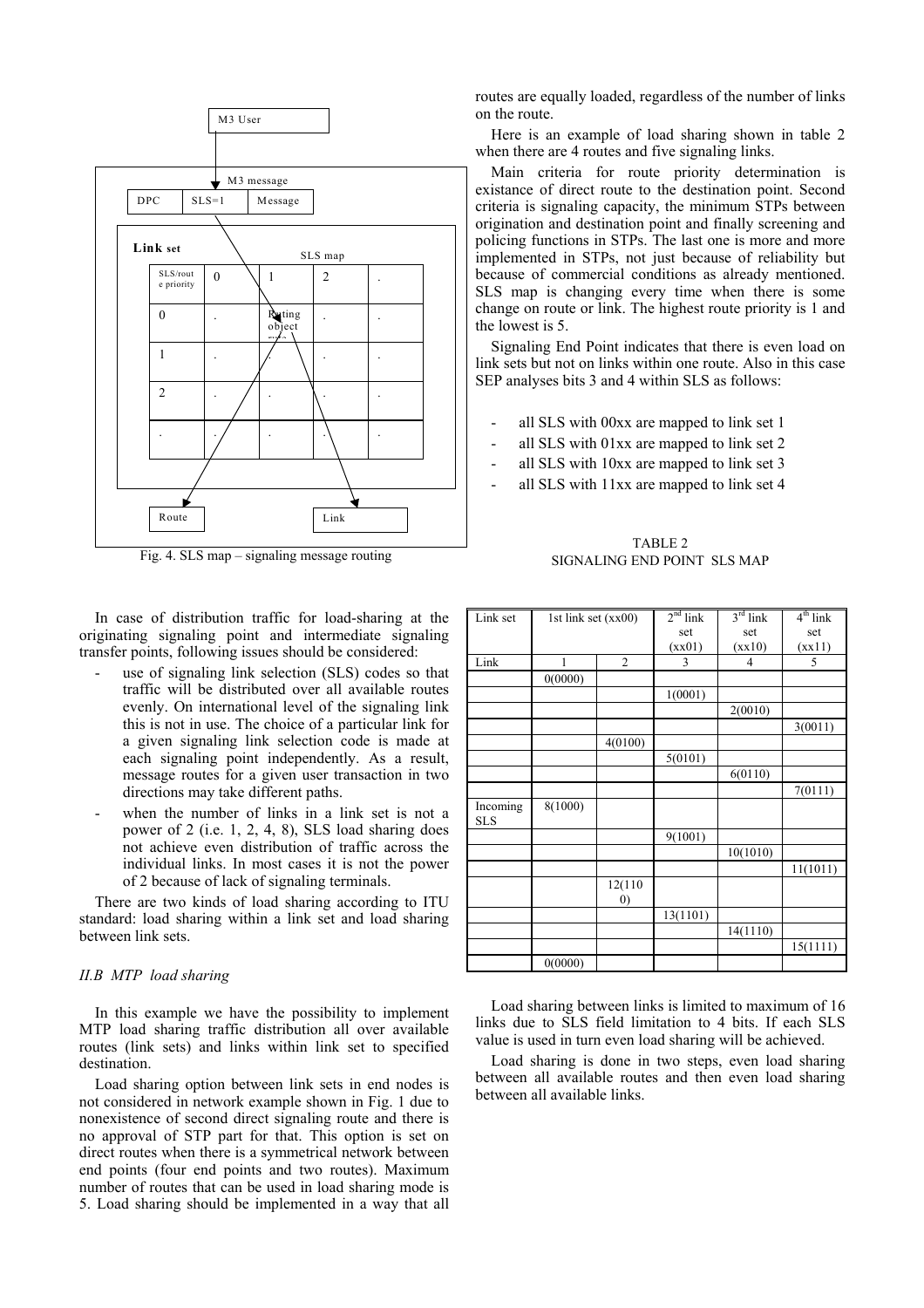Table 3. represents SCCP routing.

| Originating point | $1st$ choice | $2nd$ choice |
|-------------------|--------------|--------------|
| State1/ISC1       | State2/ISC1  | State2/ISC2  |
| State1/ISC2       | State2/ISC2  | State2/ISC1  |
| State2/ISC1       | State1/ISC1  | State1/ISC2  |
| State2/ISC2       | State1/ISC2  | State1/ISC1  |

TABLE 3 SCCP TRAFFIC ROUTING

SCCP load sharing is used when there are at least two SCCP points [5].

Here we have the possibility to implement load sharing but the contribution is not significant due to MTP routing.

Load sharing function deals with MSU. Since MSU length varies a lot from 15 bytes to 50 bytes we are able to achive even load from MSU point of view, but not on the byte level. Also there are other factors that effect final load sharing behaviour such as [6]:

- 1. Configuration aspect
- network node configuration (terminate node or STP)
- addressing method (MTP based, SCCP based)
- service type (SCCP, TUP/ISUP,...)
- weighting of service type message
- 2. Definition aspect
- SCCP load sharing definition (network configuration) [7]
- MTP load sharing definition (network configuration)
- MTP load sharing algorithm
- 3. Method used for analysys

If there is no load sharing, the SLS is associated to the corresponding signaling link anyway. If there is no specific SLS, the signaling link to which the missing SLS is allocated will never be used.

### II. TRAFFIC LOAD ON SIGNALING LINKS

On national level, from commercial and technical point of view, it is possible to react immediately, i.e. to expand the signaling network and to implement load sharing. Facility is in place and maximum traffic load is agreed between parties. Persons on duty are authorized to expand the traffic in case of crossing the threshold.

On international part temporary procedure for expanding the traffic is in place. This procedure is based on expected traffic peaks, for example during the tourist season. Traffic load during normal periods is shown in Fig. 5.

Traffic load shown in Fig. 5 is measured on two signaling links and is stable. There is only one traffic peak in receiving direction to ISC1 (OPC) from DPC. Obviously this traffic was rerouted from congested route via STP point with DPC. Since this was not agreed, traffic was redirected to some other route.

Thereby traffic was increased five times on one link. There was a possibility to split that traffic on two signaling links, but routing in that node was not set to cope with this situation.



Fig. 5. Signaling link historic report 15 min interval Period: 03.01.2004 10:00 - 04.01.2004 22:15

Fig. 6 indicates traffic load on one signaling link that shows significant traffic load on receiving direction. Since all direct signaling relations have been checked the only conclusion is that this DPC generates a lot of traffic. Also this DPC changed the routing via another link shown in Fig.5 without authorization. It would have been possible to overcome this problem if traffic policing implementation has been activated in transit node for this relation.



Fig. 6. Signaling link historic report 1 h interval Period: 03.01.2004 0:00 - 23:50

If we look at the MSU type structure we can conclude that 95% of the traffic in critical period is SCCP traffic (Fig. 5.) generated from mobile networks.

According to the ITU Recommendation maximum traffic load on signaling link is 0.2Erl. With the implementation of stand alone STP this load level is changed between 0.8 Erl to nearly 1Erl.

Due to implementation of stand alone STP on one side and existance of combined STPs for voice and signaling (witch spend great amount of processor time processing voice traffic) on the another side, there are different criteria of traffic load on international signaling network. This is the reason why it is very difficult to define emergency procedure in case of significant traffic load on mutual signaling links.